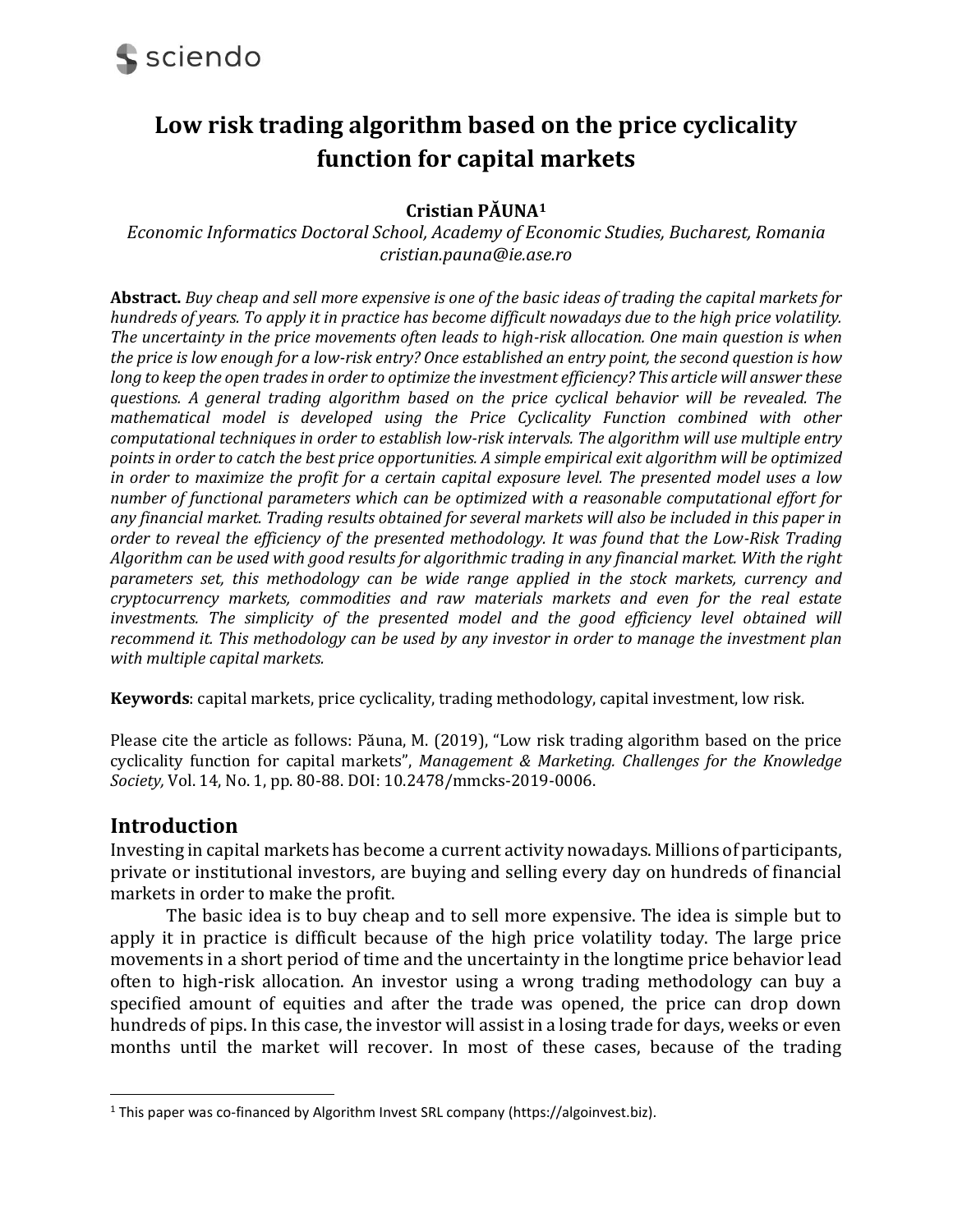commissions added in all this time, the trade will remain a losing trade or the profit will be marginal. Using a tight stop loss will lead for sure to a loss trade in all these cases.

This paper will present a methodology to avoid all these trades and to reduce the risk in capital investment. The main questions this paper will answer to are: when the price is low enough for a low-risk entry, how multiple entries can be done in order to catch better price levels and how long to keep the trades in order to maximize the capital efficiency. This article will present a trading or investment methodology based on price cyclical behavior. The method revealed can be applied and optimized for any stock market, currency and cryptocurrency markets, commodities and raw materials markets and even for the real estate investment market for any timeframe.

The paper will also present a way to optimize the model for any desired capital market. In order to prove the generality of the revealed methodology, this article will include several trading results obtained with the presented algorithms for different types of financial markets. The simplicity of the presented method and the good capital investment efficiency will recommend it for large usage. This methodology can be used with very good results by any investor in order to manage an investment plan with multiple markets.

### **Literature review**

There are multiple trading strategies in the literature for different types of markets. However, few are designed to trade in low-risk conditions. Some relevant techniques are presented in (Connors & Sen, 2004), (Connors & Alvarez, 2009a) and (Connors & Alvarez, 2009b). Other good trading patterns that are still functional in the high price volatility markets are also presented in (Connors, 1999a), (Connors, 1999b) and (Connors, 1999c).

Advanced trading methodologies especially designed for algorithmic trading in the capital markets are presented in (Păuna, 2018a), (Păuna, 2018b) and (Păuna, 2018c). One of the best low-risk trading methods for the stock market is revealed in (Connors & Alvarez, 2009a) and uses the well known 2-period RSI indicator presented as "the trader's holy grail of indicators." The model makes very good trades in the stock market but has significant limitations in the rest of the financial markets, especially in the highest price volatility cases as in the currency and cryptocurrency markets. This model will be considered as reference for this work.

For the cryptocurrency markets, there are no trading patterns or models proved to be generally applicable at this moment. The short price history and the huge price volatility of the cryptocurrencies invalidate any known pattern or strategy until this moment. A profitable arbitrage trading system for cryptocurrencies is presented in (Păuna, 2018d) but a classical trading methodology generally applicable in the cryptocurrency market is still missing. There is no general trading methodology presented in the literature to avoid the high-risk allocation applicable for any markets with good results, to make a significant number of trades and to obtain good capital efficiency. This is the gap in this field of study which is filled by this article. This paper will present a trading methodology that can be applied in any financial market. With the proper functional parameters set, the model can be applied with good results in any market, even in the cryptocurrency market where a general trading methodology is missing at this moment. The generality of the presented model is even higher; the low-risk trading algorithm presented in this paper can be also applied in multiple other particular cases as the real estate investment market.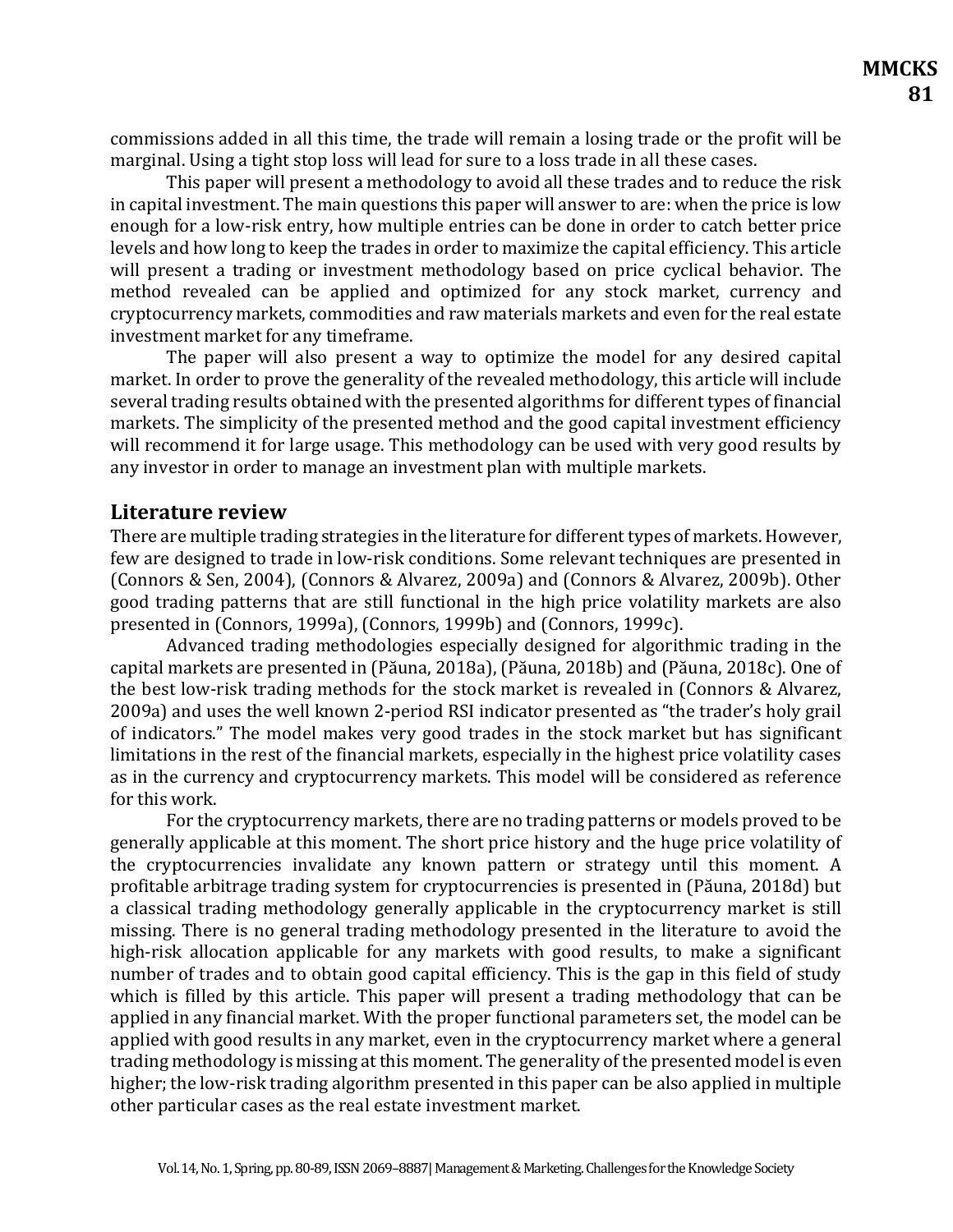# **Methodology**

The model presented in this paper is based on a series of fundamental conclusions regarding the trading and investment in capital markets made by different authors during the time. All of these conclusions are set together in order to build the Low-Risk Trading Algorithm. Starting from the ideas to "buy pullbacks, not breakouts" and to "buy the market after it's dropped; not after it's risen" (Connors & Alvarez, 2009a) in order to reduce the allocated risk, the developed model will use the Price Cyclicality Function presented in (Păuna & Lungu, 2018) in order to integrate the cyclical price behavior. The cyclicality function will indicate the oversold price intervals and the tendency of the price to recover the loss. The purpose is to enter the market when the price was dropped enough and starts to recovers in order to ensure a low-risk trade. Noted with PCY, the Price Cyclicality Function is the proper indicator for the low-risk intervals as it was presented in more details in the author's paper. In figure 1 is presented the graph of the PCY function for the Frankfurt Stock Exchange Deutscher Aktienindex DAX30. As it can be seen the variation of the PCY function is in direct correlation with the price movement and the monotony of the PCY function is a good indicator for the price tendency. In addition, low value for the PCY function will indicate the oversold intervals. Good entry points for buy trades can be found through the ascending intervals with low values of PCY function.

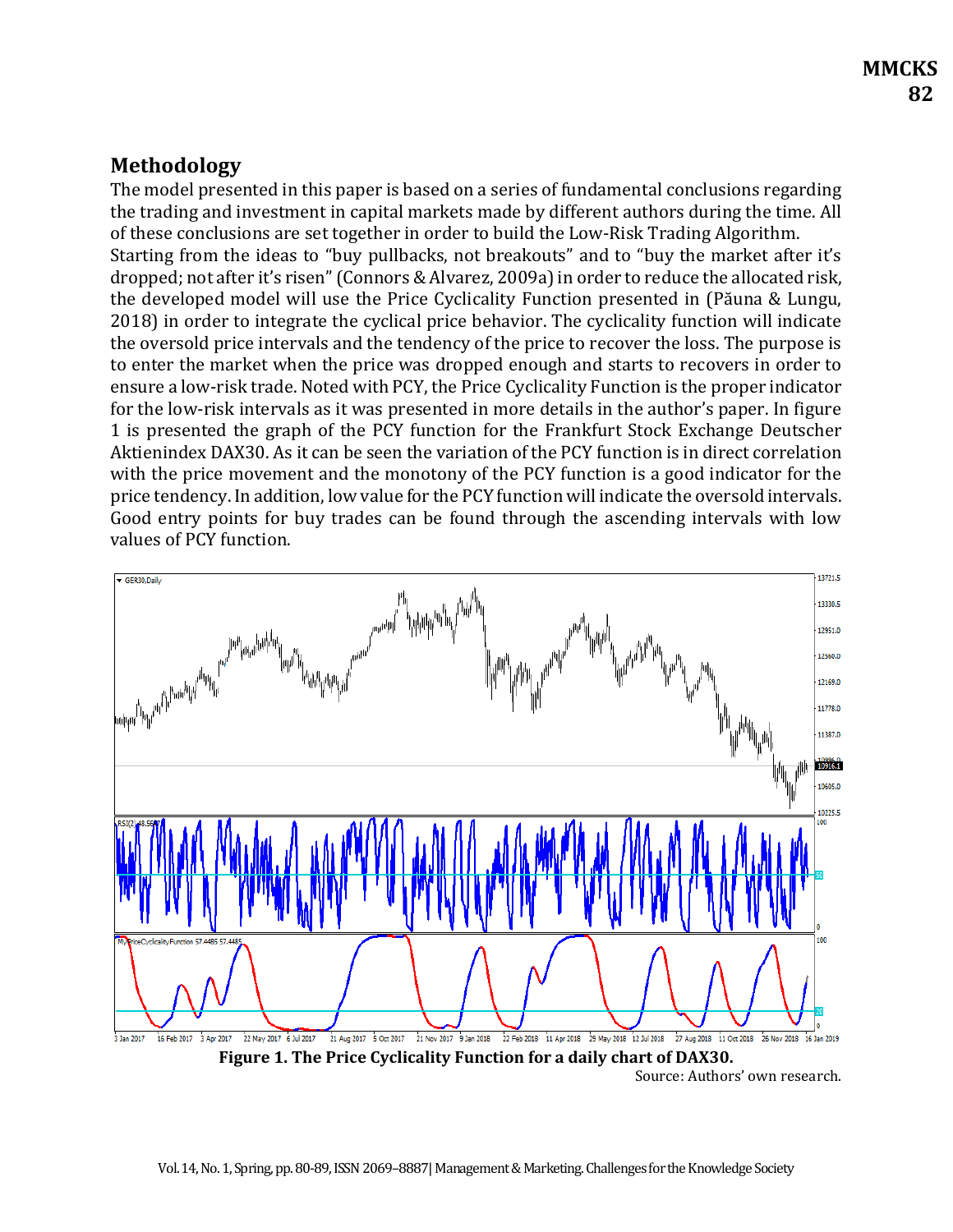A single entry trade has its advantages especially when it is about simple risk management. However, it was found that multiple entries can catch better entry prices and can substantially improve capital efficiency. Consequently, the model presented will use multiple price entries depending on a time price gradient. Once the first trade was initiated, multiple entries will be set each time when the price touches a lower value, with δ lower than the last entry point. The entry step can be fixed or variable in order to optimize the entry process and trading efficiency.

For the exit methodology, two different profit levels will be used. A high-profit target will be set in order to be in the market for a longer period of time and to catch higher profits when the price is trending up. For limited price behavior, a second shorter profit target will be used. It was found that the best indicator to decide which profit level to be used to close the trades is the Relative Strength Index (RSI) developed in (Wilder, 1978).

The Low Risk Trading Algorithm (LRTA) is defined by:

$$
\begin{cases}\nBuySignal_1 = (PCY_i < \xi) \land (PCY_i > PCY_{i-1}) \\
BuySignal_j = (PCY_i < \xi) \land (PCY_i > PCY_{i-1}) \land (p - p_{j-1} < \delta_j) \text{ for } j = \overline{2, N} \\
Exitsignal_{High} = \left(\sum_{k=1}^{N} (p - p_k) > N \cdot \Theta\right) \text{ if } (RSI_i < \Omega) \\
Exitsignal_{Low} = \left(\sum_{k=1}^{N} (p - p_k) > N \cdot \Theta\right) \text{ if } (RSI_i \geq \Omega)\n\end{cases} \tag{1}
$$

where *i* represent the index of the time period and *j* is the index of the multiple entry signals. To understand the algorithm (1) we have to say that the  $\mathit{BuySignal}_1$  is the first trade initiated by the methodology when the *PCY* function starts to increase and gets lower values than a functional parameter ξ.  $p$  is the current price level and  $|p_{1}$  is the entry price for the first trade. The next entries will be opened when the price makes lower values than the previous entry price with a  $\delta_j$  step. For simplicity  $\delta_j$  can be considered constant  $\delta_j = \delta$  but it was proved that a better efficiency can be obtained using a linear variation for  $\delta^{}_{j} = \rho(j\!-\!1)\!+\!\delta$  . The  $N$ parameter is the maximal number of trades used in order to limit capital exposure.

To catch longer trades the *ExitSignal*<sub>High</sub> will be applied only when the *RSI* function will indicate that the price is not yet into an overbought interval. Until the *RSI* function gets *Ω* value, a higher take profit level defined by *Θ* will be applied. If the *RSI* function indicates the price is approaching its local limits, a lower take profit level defined by *θ* will be applied in order to close the opened trades. The exit conditions are set to make *Θ* or *θ* profit value for each k opened trades.

This paper affirms that the Low-Risk Trading Algorithm defined by formula (1) can be applied for any market with a reasonable efficiency. All functional parameters can be optimized with finite computational steps for each market. In addition, the presented algorithm can be applied in any timeframe. It was found that good results are obtained for the daily and weekly timeframes. The number of trades is depending on the price action. The model limits the total maximal number of trades at the *N* value.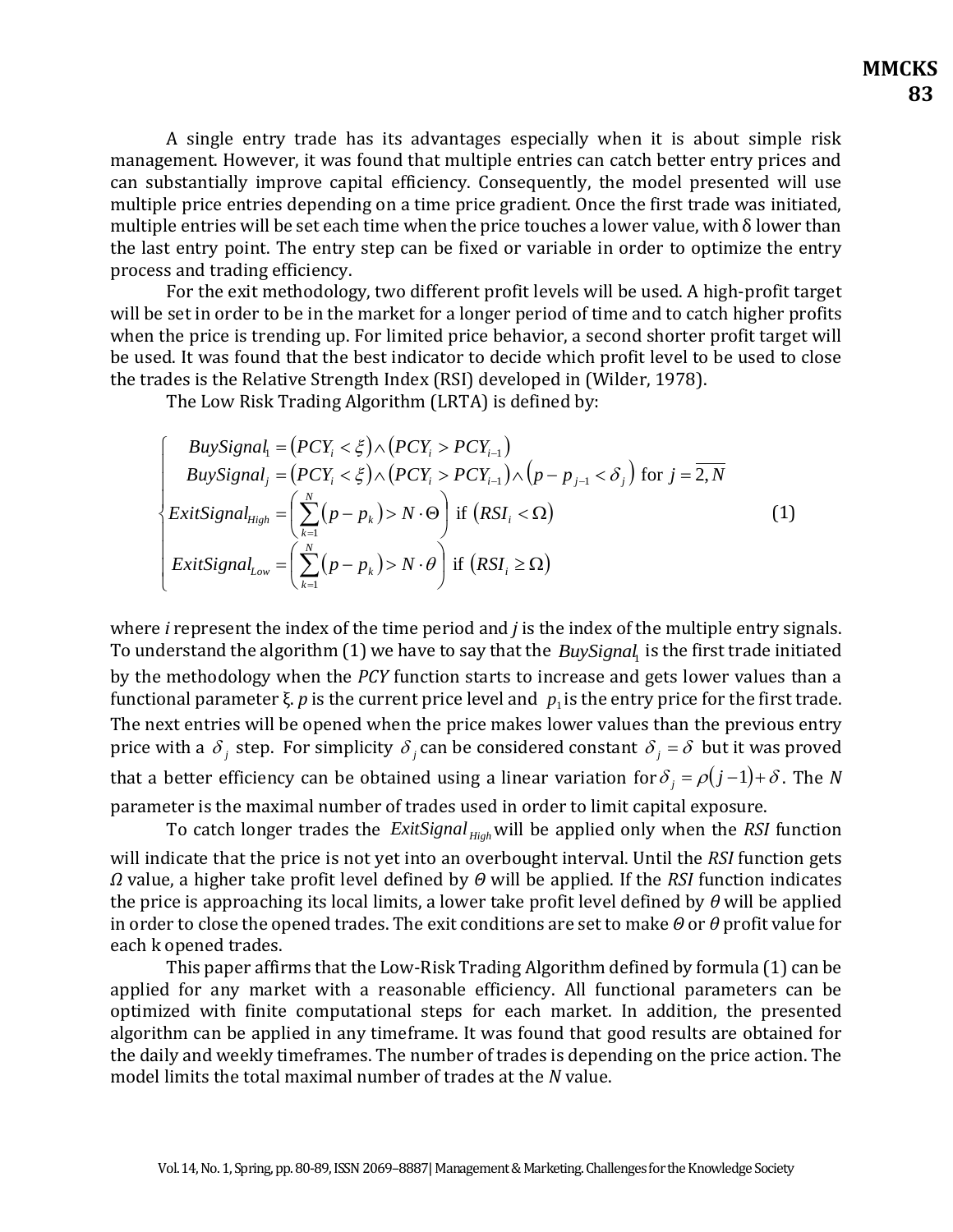Starting from the fact that market behavior is unpredictable, no stop loss levels are used in our model. It is well known and proved that "stops hurt" (Connors & Alvarez, 2009a). For the risk and capital management, the LRTA can be applied together with the "Global Stop Loss Method" presented in (Păuna, 2018e).

The parameters *N, ξ, δ, ρ, Ω, θ,* and *Θ* are functional parameters that will be optimized for each market. The optimization process is a very important step to apply the presented algorithm with good results. Several important steps must be followed in order to find the proper parameter set and to have a stable solution for the next period of time. The optimization process starts with a statistical measure for the higher amplitude value of the price movement in the chosen market for a relevant period of time. By the relevant period of time we understand a time period longer than 12 months in which the price made the highest amplitude movements in the market history. It was found that the period of the last 24 months leads usually to a stable solution for those cases when the price volatility grows continuously. The author uses for the optimization process the historical price movements for the last five years if data are available. The higher price amplitude will give us a fist value for the *N* parameter depending on the capital exposure desired. The optimization procedure will be an iterative process. For each parameter set, the trading efficiency will be computed using the historical price data in the time interval considered. In the next step, a parameter will be changed ant the prices will be repeated until the optimal value for the changed parameter will be found. There are several known iterative methods to find the optimal value for functional parameters presented in (Berbente et. all, 1997). For this case, it was found that the fastest method is the gradient method (Berbente et. all, 1997, p. 170).

In order to start the iterative process, an initial parameter set is needed. For this, we will have the next considerations. A good value for *Ω* to start the optimization process is *Ω*=50. This value will divide the cases to apply the high take profit level *Θ* or the low take profit level *θ* to close the trades. Fist estimation for the *Θ* and *θ* are also provided by the price behavior. A good estimation is  $\theta = ATR/2$  and  $\Theta = 2 \cdot ATR$ , where ATR is the Average True Range defined by Wilder in (Wilder, 1978). A good starting approach for the entry price step is given by *δ=ATR* and *ρ=*0. With all these starting parameters values the optimal solution for the *ξ* parameter can be computed.

Once we have a first optimal value for the *ξ* parameter we can start to search for the optimal value for each functional parameter. An iterative process will be established using the gradient method which will provide an optimal solution for each functional parameter. The iterative process will be repeated until the optimal solution for all functional parameters will be stable and the optimal valued obtained will remain unchanged. These parameters will depend on the used market and on the capital exposure level used in the beginning. To have a solid confirmation that found the solution is stable, the optimization method can be applied using the cross-validation methodology. The parameters set will be computed for a specified period of time. Once the optimal solution is set, the algorithm will be applied for the next historical period in order to check if the solution is functional and the trading efficiency and the drawdown have desired values. Once the algorithm is functional with optimal parameters set, the iterative optimization process can be organized as a real-time machine learning process in order to incorporate in the parameters set solution the last price movements. If not, it is recommended to run the optimization process at least one time per months.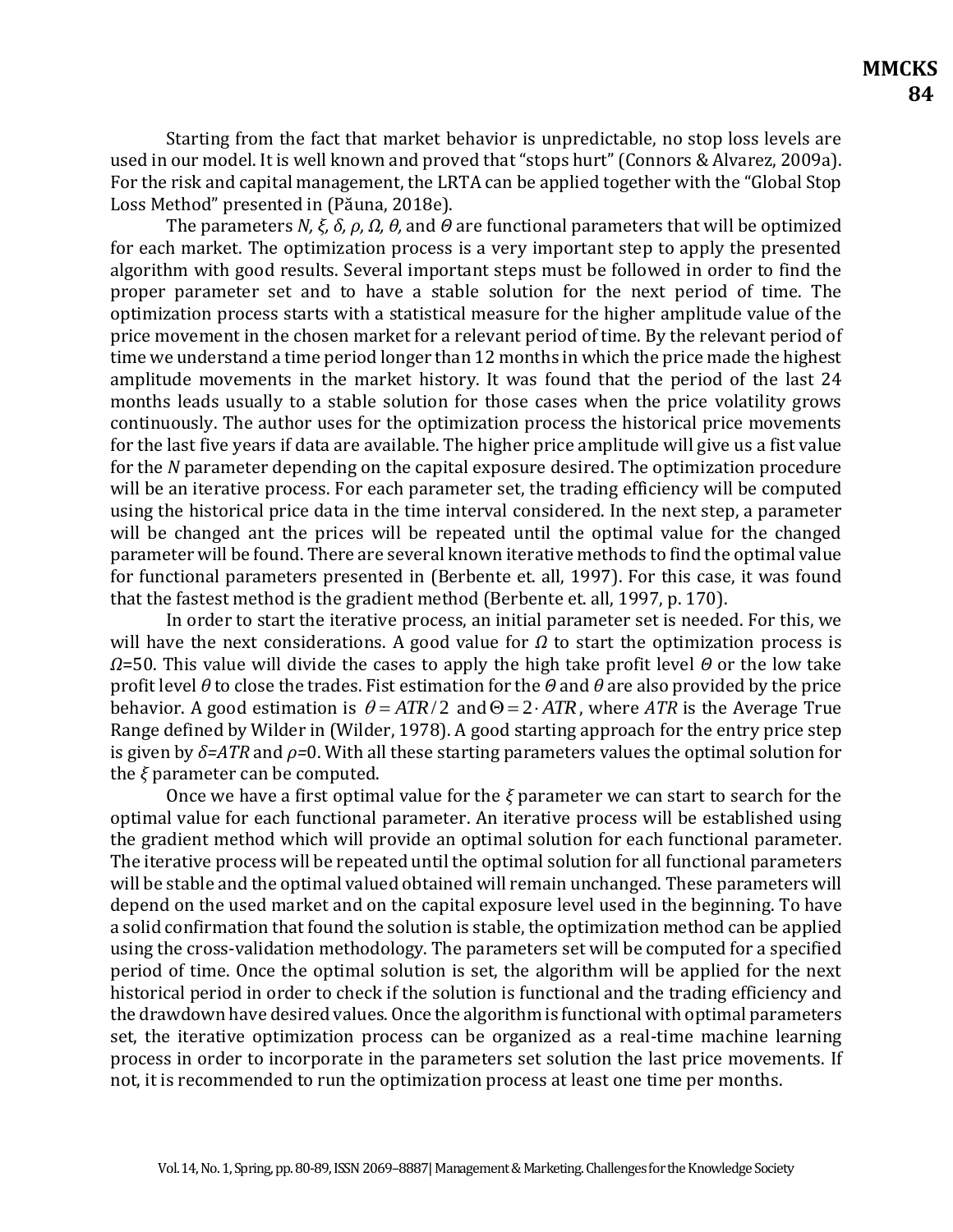Regarding the *RSI* function, it was found that the best results are obtained with the 2 period *RSI* or 3-periods *RSI* for all cases studied. The *PCY* function parameters are also important and can be obtained using the same method presented above. There is no general parameter set for the *PCY* function, the cyclical price behavior is depending on the market itself. For each market, the PCY parameters will be also individually optimized.

## **Results and discussions**

In order to prove the efficiency of the presented model, this paper will include the trading results obtained for a wide range of financial markets. The results presented in this paper were obtained using theServer (Păuna, 2010) automated trading software. All the markets were traded as a contract for difference (CFD) for a period of 24 months, between 01.01.2017 and 31.12.2018 using the daily timeframe. The test initial capital was 1.000.000 Euro and the global capital exposure level was set as 1% of the available capital.

| <b>Market</b>      | <b>Iterations</b> | Last $\xi$ | Profit | <b>DD</b> | <b>RRR</b> |
|--------------------|-------------------|------------|--------|-----------|------------|
| DAX30              | 10316             | 7.88       | 38552  | 10181     | 1:3.79     |
| DJIA30             | 9622              | 2.96       | 37896  | 5769      | 1:6.56     |
| FTSE100            | 11821             | 3.42       | 26207  | 9120      | 1:2.87     |
| CAC <sub>40</sub>  | 9512              | 18.66      | 12259  | 7477      | 1:1.64     |
| <b>SMI20</b>       | 9872              | 9.74       | 15843  | 10890     | 1:1.45     |
| S&P500             | 10608             | 14.58      | 21151  | 10091     | 1:2.09     |
| NASDAQ100          | 7581              | 3.28       | 39744  | 7143      | 1:5.56     |
| NIKKEI225          | 12944             | 10.26      | 39362  | 9846      | 1:3.99     |
| <b>DJUSREI</b>     | 9814              | 12.64      | 18239  | 9713      | 1:1.87     |
| Spot Gold          | 6391              | 4.98       | 14549  | 9881      | 1:1.47     |
| <b>Brent Crude</b> | 7412              | 3.22       | 19207  | 9488      | 1:2.02     |
| Coffee             | 9266              | 4.34       | 20416  | 9736      | 1:2.10     |
| <b>EURUSD</b>      | 8322              | 9.28       | 10728  | 9380      | 1:1.14     |
| <b>GBPUSD</b>      | 9371              | 4.12       | 8008   | 2413      | 1:3.32     |
| <b>BTCUSD</b>      | 8722              | 9.64       | 9986   | 9716      | 1:1.02     |

**Table 1. Optimization process and trading results for different markets**

Source: Authors' own research.

In the table above is presented the total number of iterations made by theServer system in order to find the latest optimal parameter set. The table includes also the last value for the *ξ* parameter, the profit, and drawdown obtained for 1% capital exposure and the risk to reward ratio (RRR) for each case in order to compare the results.

The markets included in table 1. are: Frankfurt Stock Exchange Deutscher Aktienindex DAX30, New York Stock Exchange Dow Jones Industrial Average Index DJIA30, Financial Times London Stock Exchange Index FTSE100, Cotation Assistée en Continu Paris Stock Exchange Index CAC40, Swiss Market Index SMI20, Standard & Poor's Index S&P500, National Association of Securities Dealers Automated Quotations NASDAQ100, Tokyo Stock Exchange index NIKKEI225, Dow Jones US Real Estate Index DJUSREI, spot price of gold as XAUUSD, Brent crude oil (WTI), coffee as Dow Jones Commodity Index Coffee, the currency pairs Euro versus US dollar, British Pound versus US Dollar and Bitcoin versus US Dollar. A real-time machine learning process is organized to build the optimal parameter set solution one time per day. The number of iterations reveals the computational cost.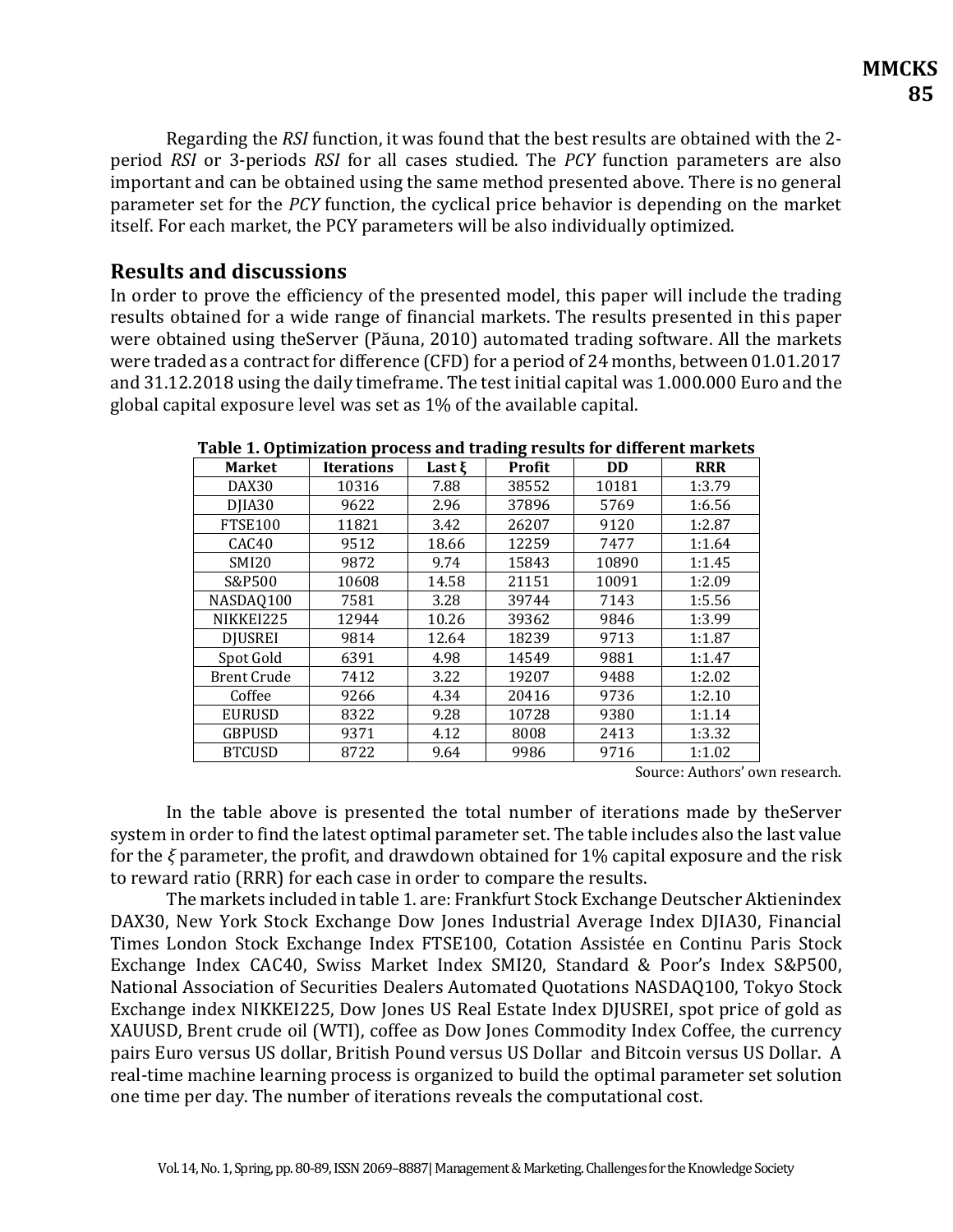

Source: Authors' own research.

**MMCKS**

 **86**

The application of the LRTA method for the stock markets leads to good results, especially for the high liquidity markets. In the example above the LRTA optimized for DAX30 obtained a risk to reward ratio of 1:3.79 making 255 trades in 4 months. The capital increase is for this case is presented in figure 2. The same algorithm optimized for Dow Jones Industrial Average Index, NASDAQ or Nikkei will produce even better results as it can be seen in table 1. LRTA can be applied with good results for individual stocks. Sometimes, because of the higher volatility of the single stocks that the indexes, LRTA results are positive but with lower profitability that applied for indices. The appliance of the LRTA algorithm for real estate indices can guide for good investment management in the real estate field. In table 1. are included the results for Dow Jones US Real Estate Index. When LRTA is buying, a real estate investor can buy also. The LRTA can be applied for weekly or monthly investments, in this case, the LRTA applied for DJUSREI will guide for good entry points in a long time real estate investments.



The LRTA algorithm can be applied also for all commodities markets. In table 1. are included the results for gold, Brent crude oil, and coffee. As it can be seen the results have a good RRR level in a period of 24 months. In figure 3. is presented the capital evolution for the appliance of LRTA for the spot price of gold on a daily basis. The algorithm made 562 trades in 24 months producing 1:1.47 risk to reward ratio. The results for WTI and coffee are even higher. For the commodity markets, the level of commissions charged by the broker has a very important significance to obtain a good trading efficiency. When the small take profit  $target \theta$  is comparable with the commission, the LRTA is applicable with substantial limits.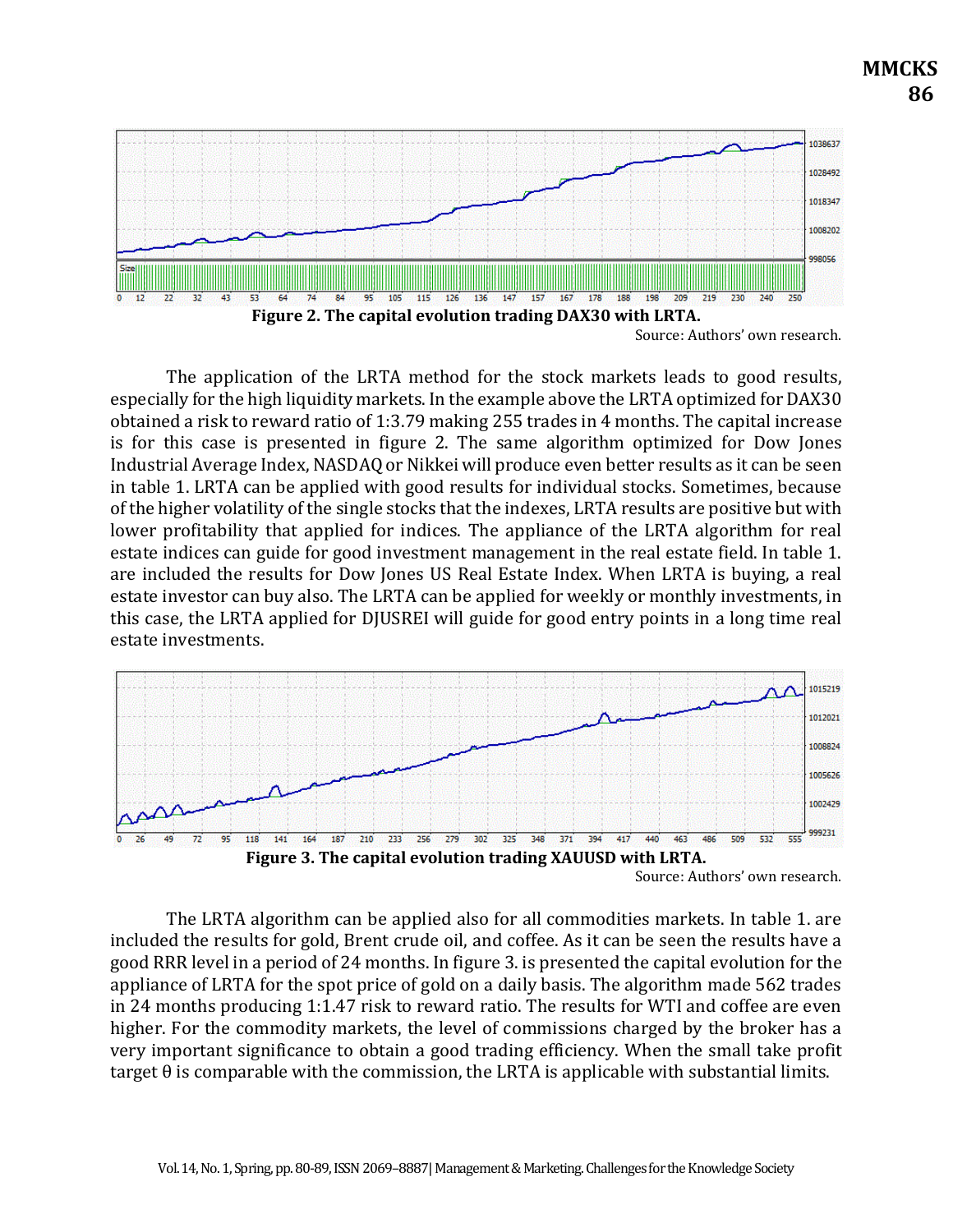

Source: Authors' own research.

**MMCKS**

 **87**

The LRTA can be applied with very good results for the currency markets. In table 1 are presented the results obtained for EURUSD and GBPUSD currency pairs on the daily timeframe. On the currency market, the higher the volatility, the higher the profitability will be obtained by the LRTA. This can be seen comparing the results obtained for the last 24 months for EURUSD and GBPUSD. We have to mention that the LRTA worked for GBPUSD between 01.01.2017 and 31.12.2018 including all the high volatility movements made by the Brexit news and market conditions.

One of the most important aspects working with the LRTA is regarding the cryptocurrency markets. These are still new markets, with short price history and very high volatility. Even so, the LRTA algorithm has obtained a 1:1.02 risk to reward ration in 24 months appliance. At first sight, this is not too much, but thinking there are investors who bought Bitcoin at 18000 USD, and the Bitcoin price is in at 31 December 2018 at 3650 USD, this means those investors risked almost 80% of their capital. The results included in table 1. are obtained with only 1% risk. The profit obtained with 1% risk is about 1% of the capital in 24 months. This means the LRTA applied with higher risk, for example 20% risk would have produced a 20% profit in the investor's account which is totally different than 80% loss in the case of the long term investors who bought at 18000 USD and they are still waiting for a complete recovery. In addition, the LRTA can be used in order to recover any loss investment, using the small profits made by the algorithm on the daily bases to cover the loss made by a wrong entry point.

### **Conclusion**

The Low-Risk Trading Algorithm presented in this paper is a reliable trading and investment algorithm. Applied for timeframes lower or equal with the daily timeframe the algorithm can trade with good results in any market. For longer timeframes as weekly or monthly, the algorithm can be used for investment plans.

The low number of functional parameters and the relatively small computational effort to find the optimal solution for the parameters set make possible the optimization for the LRTA model for any market. The best results are obtained for the high liquidity markets as the main indices as Dow Jones, NASDAQ, DAX or Nikkei. For these cases, the LRTA can produce RRR better than 1:3 in a 24 months period. The algorithm can be also applied for the commodities or currency markets with good results. The appliance of LRTA for the cryptocurrency markets is also possible with positive expectancy as it was presented in the results section.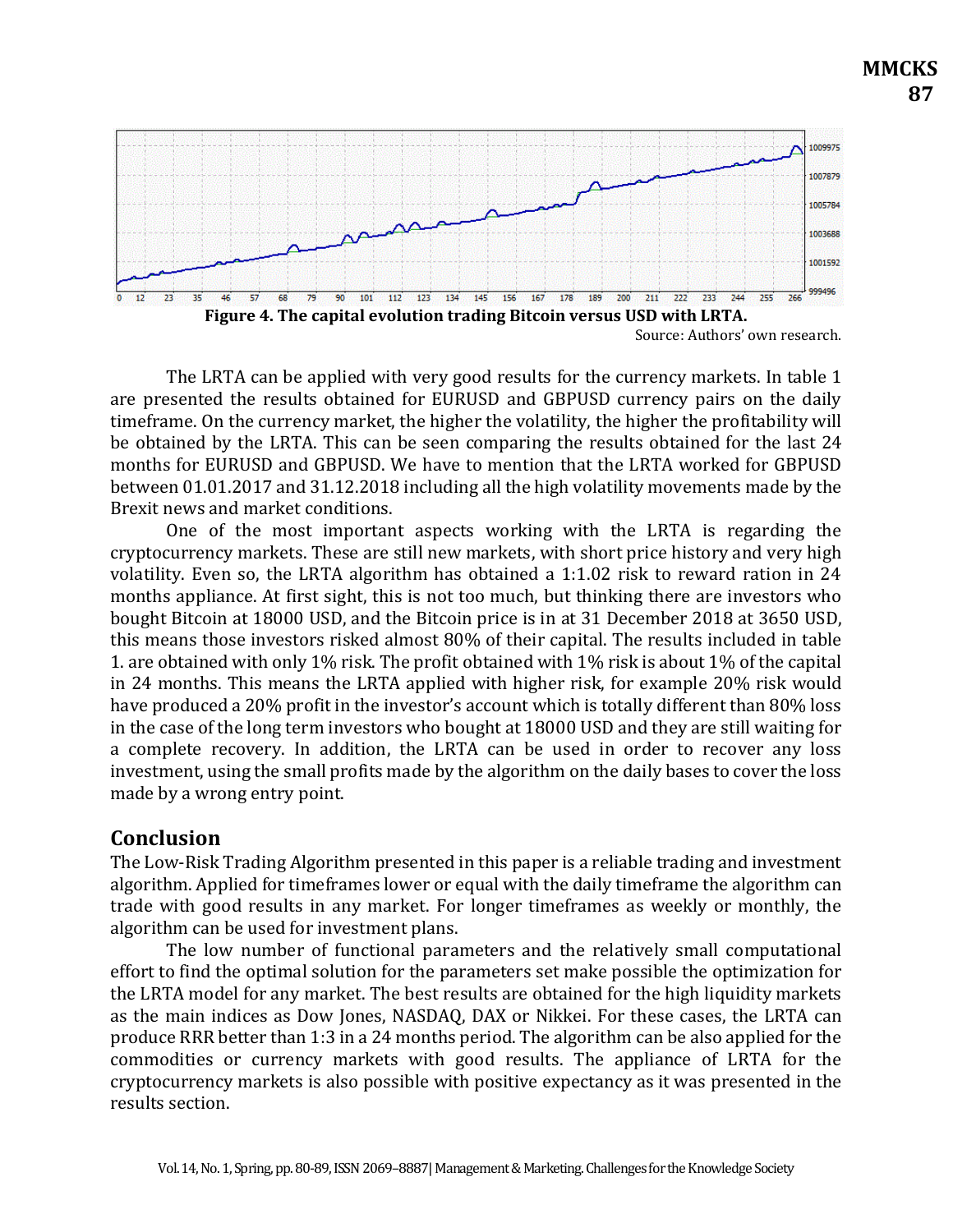There are two types of limitations for the LRTA trading methodology. First is about the level of commissions. For lower timeframe when the small take profit level  $\theta$  is comparable with the commission level, the LRTA results are not good enough. The profit made by LRTA is practically consumed by the broker commissions. An empirical condition for a good profitability level for LRTA is  $\theta \geq 2$  commission . This condition limits the appliance if the LRTA methodology for some markets. Even so, for those markets with high commission levels, as it is also the cryptocurrency market, the LRTA model can be optimized for positive expectancy using longer timeframes. In this case, the small take profit level will be higher but the longest time period will be also higher, meaning the capital will be allocated for those trades a longer period of time which means higher slippage commissions.

The second negative aspect of the LRTA is the short time capital allocation obtained for trading optimization using timeframes lower or equal with the daily timeframe. In these cases, because the LRTA is trading only in the low-risk price intervals, the time when the capital is allocated to LRTA trades is about 20-25% of the total time. This means there are about 75% of the time when the capital is free and not used in trading. For the longer timeframes as weekly and monthly, the time capital allocation is about 45-50%. This leads to the need to combine the LRTA trading methodology with other strategies in order to have a higher time capital allocation for complete trading and investment plan.

With all of these, the LRTA methodology is a functional strategy that can be optimized for a market with sustainable computational effort in order to obtain a positive expectancy. The LRTA can be used in different modes by any investor in order to trade the capital or to manage a more complex investment plan.

#### **References**

- Berbente, C., Mitran, S., & Zancu, S. (1997). Metode Numerice. Bucharest, Romania: *Editura Tehnică*. ISBN: 973-31-1135-X
- Bland, J.M., Meisler, J.M., & Archer, M.D. (2009). Forex Essentials in 15 Trades. New Jersey, US: *John Wiley & Sons*. ISBN: 978-0-470-29263-1
- Cheng, G. (2007). 7 Winning strategies for Trading Forex. Real and actionable techniques for profiting from the currency markets. Great Britain: *Hariman Trading*. ISBN: 978-0- 857190-90-1
- Connors, L.A. (1999a). Best Trading Patterns. Volume 1. *The best of the professional traders journal*. LA, California, US: *M. Gordon Publishing Group*. ISBN: 0-9650461-9-2
- Connors, L.A. (1999b). Best Trading Patterns. Volume 2. *The best of the professional traders journal*. LA, California, US: *M. Gordon Publishing Group*. ISBN: 1-893756-01-7
- Connors, L.A. (1999c). Day trading. *The best of the professional traders journal*. LA, California, US: *M. Gordon Publishing Group*. ISBN: 1-893756-00-9
- Connors, L.A., & Raschke, L.B. (1995). Street smart. High probability Short term Trading Strategies. US: *M. Gordon Publishing Group*. ISBN: 0-9650461-0-9
- Connors, L., & Sen, C. (2004). How Markets Really Work. A Quantitative Guide to Stock market Behavior. US: *Connors Research Group*. ISBN: 978-0-9755513-1-8
- Connors, L., & Alvarez, C. (2009a). Short Term Trading Strategies That Work. A Quantified Guide to Trading Stocks and ETFs. US: *TradingMarkets Publishing Group*. ISBN: 978-0- 9819239-0-1